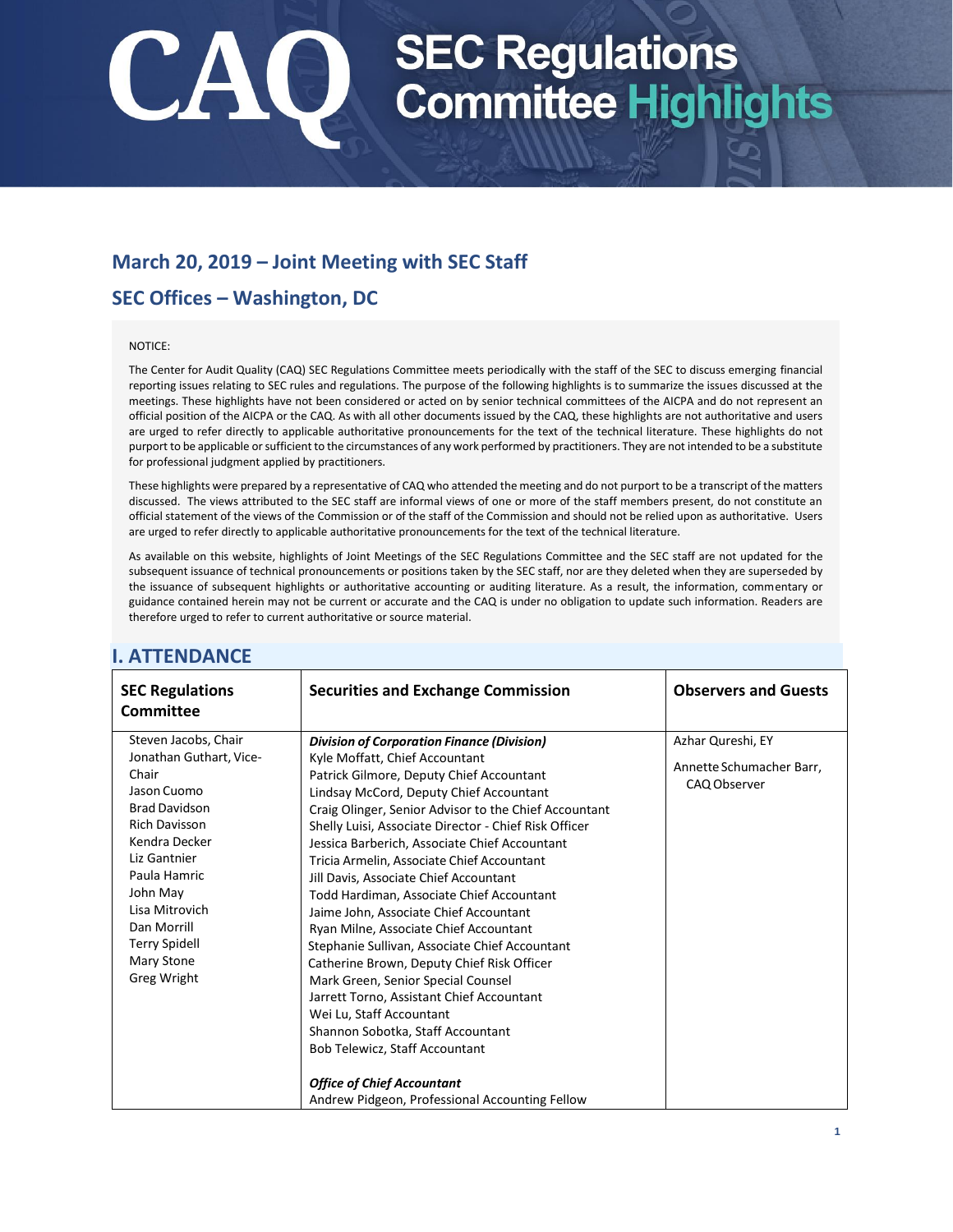## **II. UPDATE ON THE DIVISION'S RECOVERY FROM THE SHUTDOWN**

CF-OCA staff shared that it has responded to all S-X Rule 3-13 waiver requests that were delayed due to the shutdown.

### **III. CURRENT FINANCIAL REPORTING MATTERS**

### **A. Non-GAAP Financial Measures**

Committee members and the staff discussed company disclosures of non-GAAP financial measures, including recent examples of comments on measures considered by the staff to be based upon individually tailored accounting principles.

The staff shared some examples of non-GAAP financial measures disclosed by registrants where the staff believes the measures would not be appropriate (primarily because they utilize individually tailored accounting principles).

The staff encourages registrants who are considering the appropriateness of a non-GAAP financial measures to reach out to the staff in CF-OCA or to the respective AD Office with questions regarding existing or proposed disclosures.

### **B. EGC Transition Issues**

Committee members and the staff discussed the following transition issues for registrants with emerging growth company (EGC) status (or changes in EGC status):

- *Is an existing EGC registrant that elected private company transition for ASC 606 and therefore will adopt the standard for the year ended 12/31/19 (but not the quarters during 2019) required to reflect ASC 606 in the 2019 quarters provided for comparative purposes in its 2020 10-Qs?* 
	- o The staff encourages EGCs that elect the private company transition date for adopting ASC 606 to present comparative 2019 quarterly financial statements under ASC 606. The staff also emphasized the importance of ensuring there is clear and transparent disclosure of the basis on which the financial statements are presented.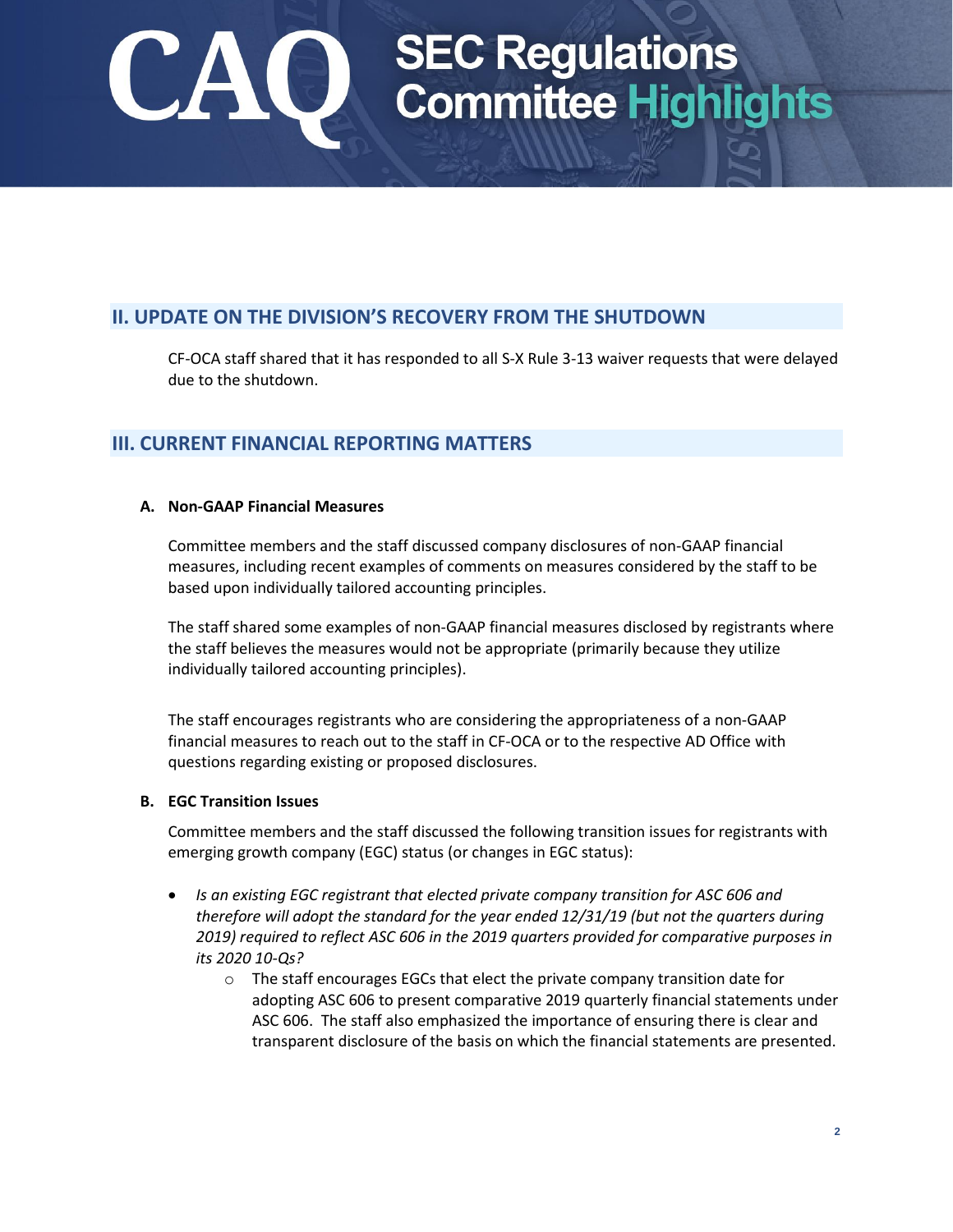- *If an EGC loses status after it submits a draft registration statement or publicly files a registration statement, then it will continue to be treated as an EGC until the earlier of the date on which the issuer consummates its initial public offering (IPO) or the end of the oneyear period beginning on the date the company ceased to be an EGC. If the EGC had elected private company transition for new accounting standards in the IPO, , how and when is it required to transition to the new accounting standards for filings subsequent to its consummation of the IPO assuming that was the earliest date?*
	- o FRM 10230.1 states if an EGC loses its status after it would have had to adopt a standard absent the extended transition; generally, the issuer should adopt the standard in its next filing after losing status. EGCs that take advantage of an extended transition period provision are encouraged to review their plans to adopt accounting standards upon losing EGC status and to discuss with the staff any issues they foresee in being able to timely comply with new accounting standards already effective for public business entities in the next filing.
- *When is quarterly information under Item 302 of Regulation S-K required to be revised under ASC 606 for a registrant that loses its EGC status?* 
	- o FRM 10230.1 states if an EGC loses its status after it would have had to adopt a standard absent the extended transition; generally, the issuer should adopt the standard in its next filing after losing status. For example, a registrant that has elected the private company transition and loses its EGC status on December 31, 2019 would be required to reflect the adoption of ASC 606 in its December 31, 2019 annual report on Form 10-K. Since the issuer is not an EGC as of December 31, 2019 it is not provided the accommodation for Item 302 quarterly information, in FRM 11110.2, in that Form 10-K. That is, for the example provided, the issuer would reflect the adoption of ASC 606 in its 2019 quarterly financial information in its December 31, 2019 annual report on Form 10-K.
- *While it is understood that non-EGCs submitting an initial registration statement may need to re-adopt a standard as of the public company adoption date, what is the adoption date of new standards for EGCs in periods following adoption under the private company adoption dates (IPO in 2020 or later)?* 
	- o The staff indicated it is considering the issue.

### **C. Contractual obligations table upon adoption of ASC 842,** *Leases*

Committee members and the staff discussed whether the lease obligations to be included in the contractual obligations table could or should be determined on a basis consistent with the lease maturity table disclosure required under ASC 842. Committee members observed that the current contractual obligations table presentation is generally consistent with the future minimum lease payments table in ASC 840. However, existing diversity in practice in preparing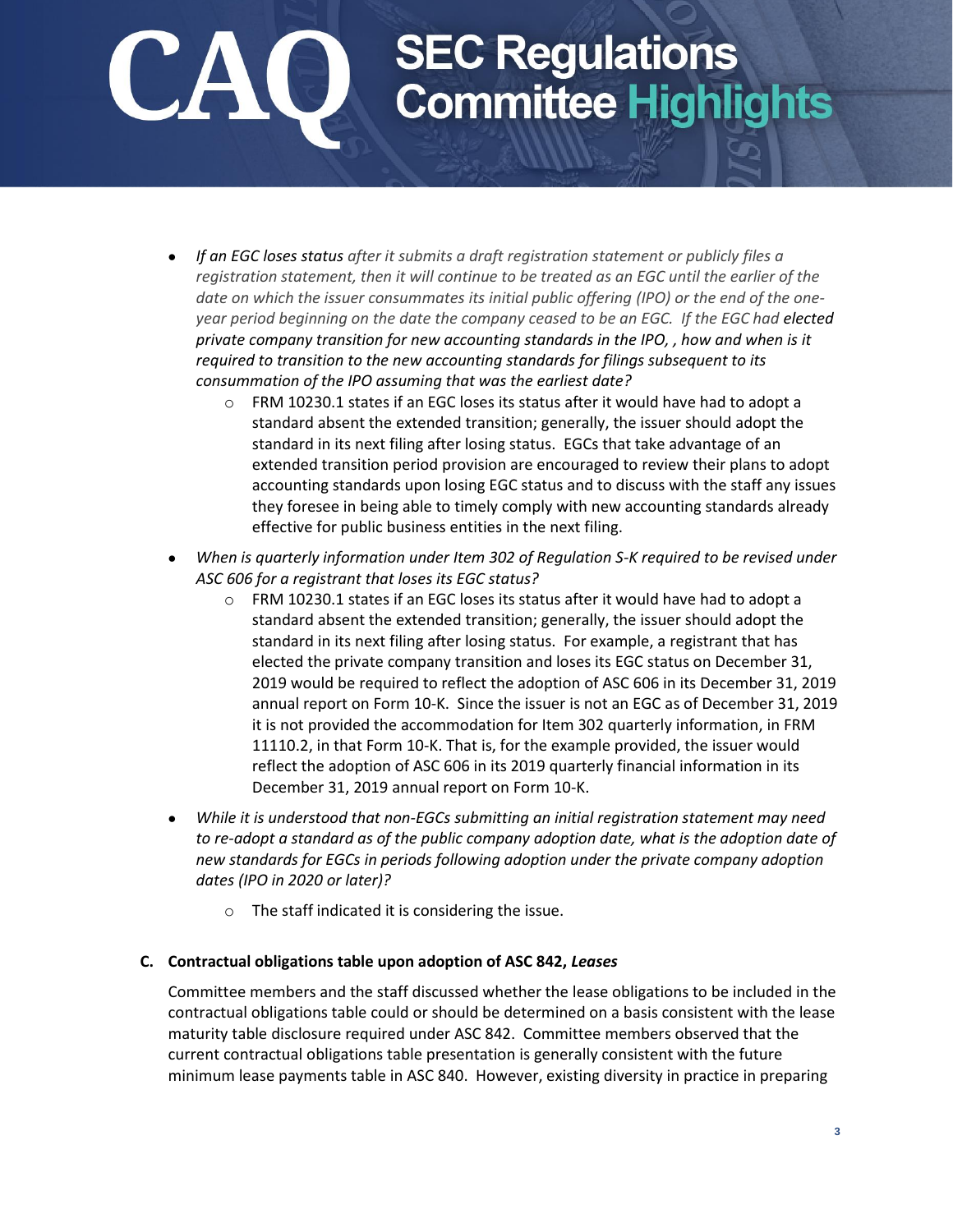the ASC 840 footnote disclosure and the requirements in presenting the lease maturity table in ASC 842 could result in a difference for new or modified leases accounted for under ASC 842.

The staff indicated it is considering the issue and affected issuers may contact CF-OCA to discuss if they have specific challenges in applying the Regulation S-K guidance for contractual obligations table in light of ASC 842 adoption.

### **D. EBITDA measure after the adoption of new leasing standards**

Committee members observed that it is common for both domestic registrants applying US GAAP and foreign private issuers applying IFRS as issued by the IASB (IFRS Filers) to include earnings before interest, tax, depreciation and amortization (EBITDA) as a non-GAAP performance measure in earnings releases and periodic reports. Because of the differences between ASC 842 and IFRS 16, *Leases*, an EBITDA measure presented by a domestic registrant after the adoption of ASC 842 may no longer be comparable to the same measure presented by an IFRS Filer after the adoption of IFRS 16.

While both ASC 842 and IFRS 16 require lessees to capitalize all leases on the balance sheet, IFRS 16 requires a single lessee accounting model (i.e., single classification) while ASC 842 requires a dual classification approach (i.e. operating lease or finance lease). Under IFRS 16, the reduction in the right of use asset is recorded as "depreciation" by lessees (similar to a finance lease under ASC 842). In comparison, under ASC 842 the reduction in the right of use asset relating to operating leases is recorded as part of lease expense rather than depreciation.

The staff acknowledged the differences between ASC 842 and IFRS 16 and that it could impact the EBITDA measures. The staff noted that there are other areas in which IFRS and US GAAP differ. The staff would continue to object to a non-GAAP measure presented by a U.S. GAAP registrant that adjusts EBITDA to add back any operating lease expense since it is not recorded as "depreciation" or interest under ASC 842. Likewise, the SEC staff would view a measure presented by an IFRS registrant that adjusts EBITDA to deduct interest and depreciation solely related to leases as an individually tailored accounting principle. The staff would not object to both U.S. GAAP and IFRS registrants separately identifying the differences (e.g., a U.S. GAAP registrant may separately disclose lease expense recognized during a period attributable to operating leases consistent with its ASC 842 disclosures or an IFRS registrant may separately disclose the amount of interest and depreciation expenses under IFRS 16) in their filings.

### **E. S-X Rule 3-05 Requirements for EGCs in an IPO**

Committee members and the staff discussed a scenario where an EGC filing a registration statement for an IPO requires financial statements of an acquired entity pursuant to S-X Rule 3- 05. Under the significance tests, the registrant will have to provide one-year financial statements for the acquired entity at the time of the contemplated offering and intends to do so through a combination of pre-acquisition audited financial statements of the acquired entity together with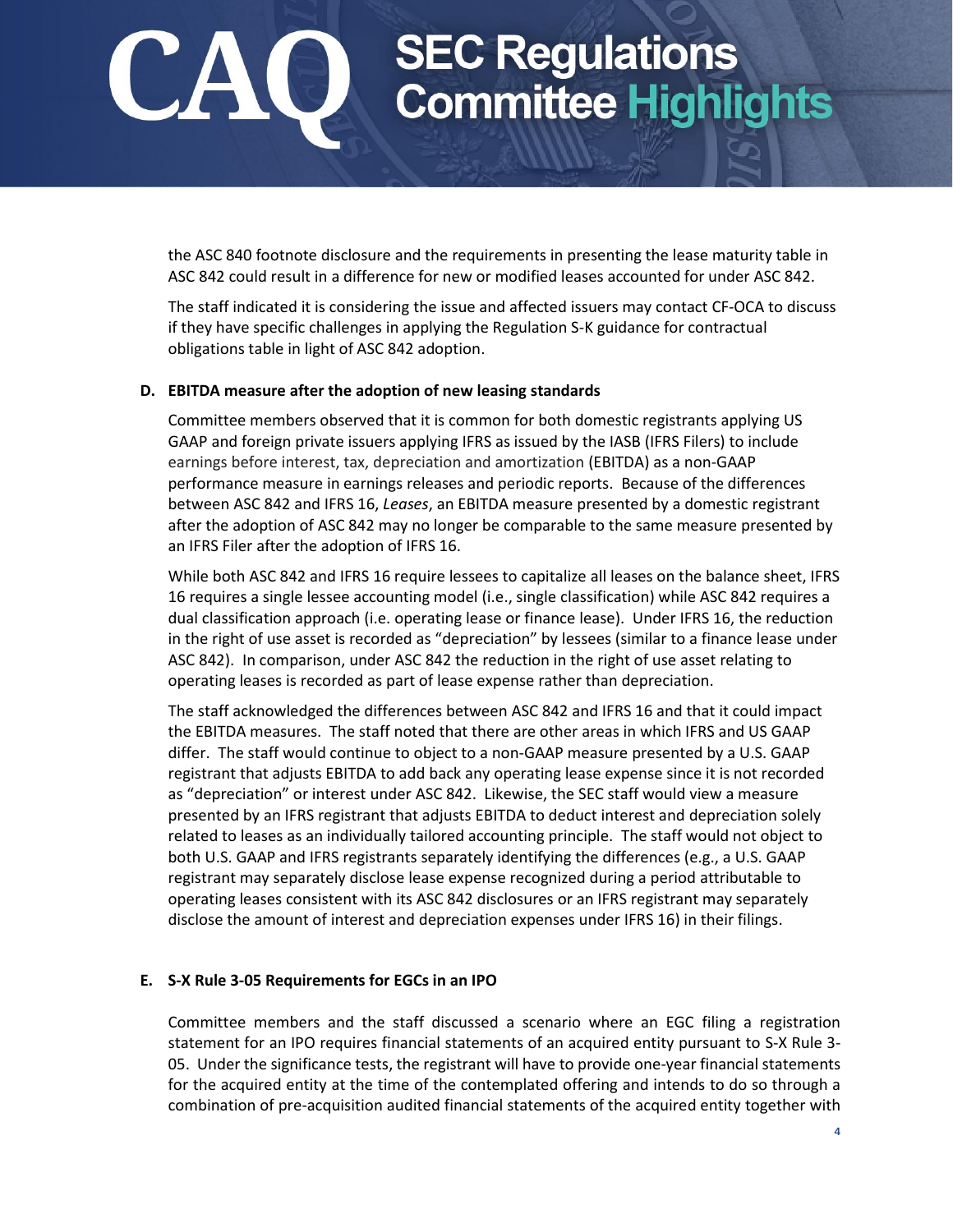post-acquisition audited financial statements of the issuer (i.e., following the guidance in FRM 2030.4). Committee members and the staff discussed whether the EGC in the above scenario can delay providing the pre-acquisition audited financial statements of the acquired entity in any draft or publicly filed registration statement prior to the contemplated offering until it is required to provide the post-acquisition audited financial statements of the registrant.

The staff reiterated its position that the acquired entity's financial statements could not be omitted from any publicly filed registration statements.<sup>1</sup> However, for the purposes of a draft registration statement, the staff indicated that a registrant with this fact pattern should consult, before making such submission, with its respective Assistant Director (AD) office assigned to the filing or CF-OCA. An AD office may agree to review the draft registration statement without the pre-acquisition financial statements of the acquired entity in it, but the registrant should clearly disclose in the transmittal letter to the draft registration statement what information is omitted**.** The registrant should discuss with the AD office or CF-OCA timing for providing the pre-acquisition financial statements of the acquired entity.

### **F. S-X Rule 3-05 Significance Tests**

 $\overline{a}$ 

Committee members observed that the adoption of the new leasing standard (ASC 842) could have a significant effect on a registrant's balance sheet. Consequently, the investment and asset tests for determining significance under S-X Rule 3-05 could be materially affected due to the adoption of ASC 842. Committee members and the staff discussed the following specific questions on this topic:

- *Will registrants that elected to adopt the standard by recasting prior comparative periods, be able to use the prior year-end balance sheet recasted for the adoption of ASC 842 included in the first quarter 10-Q (rather than having filed recasted annual audited financial statements as discussed in FRM 2025.1) to perform the investment and asset significance tests required under S-X Rule 3-05?* 
	- o The staff will continue to consider this issue.

<sup>&</sup>lt;sup>1</sup> For CF's policy on omission of financial information from draft registration statements and publicly filed registration statements see the following links: *[Compliance and Disclosure Interpretations -](https://www.sec.gov/divisions/corpfin/guidance/fast-act-interps.htm) FAST Act* and *[Voluntary Submission of Draft Registration Statements -](https://www.sec.gov/corpfin/voluntary-submission-draft-registration-statements-faqs) FAQs*.